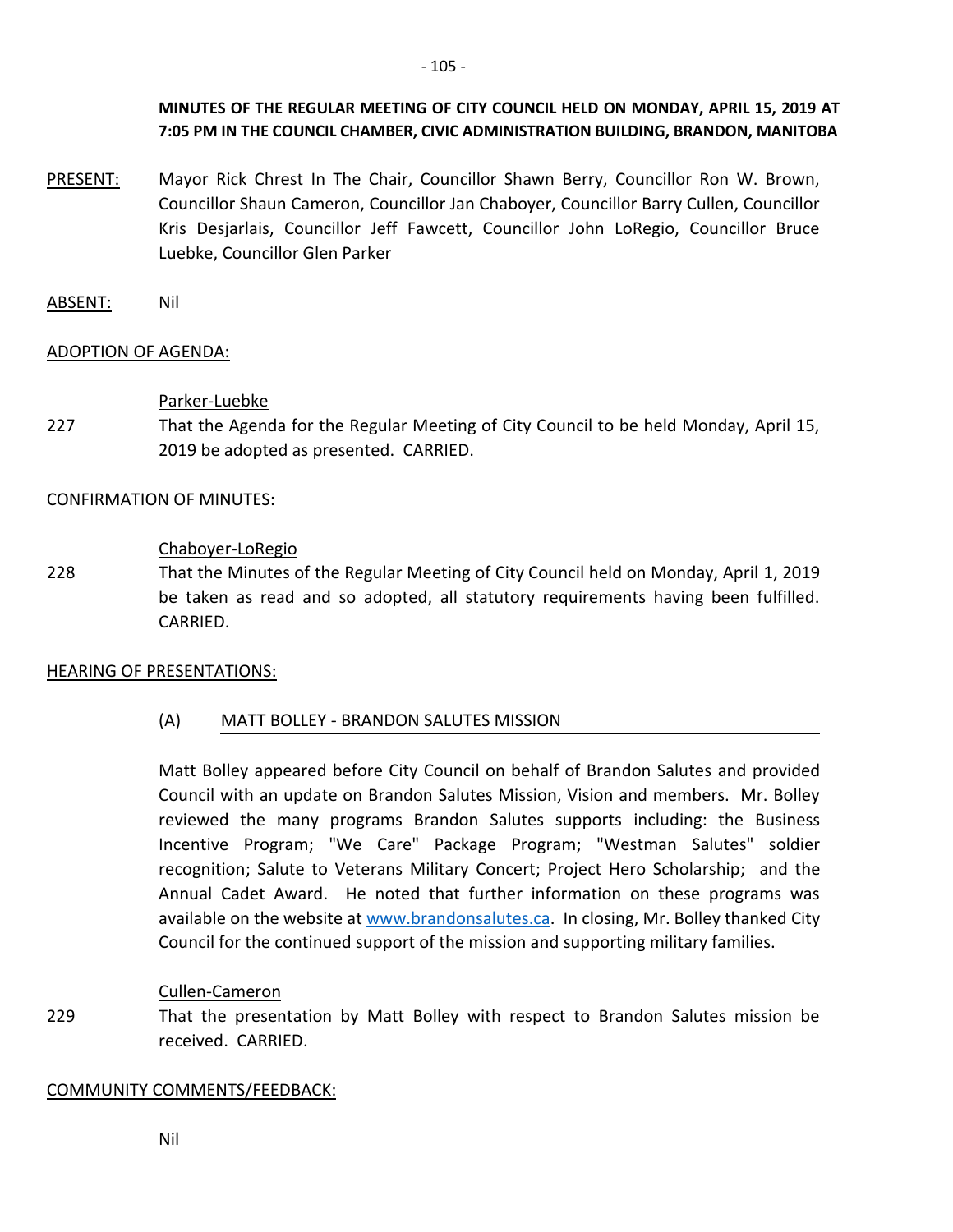#### HEARING OF DELEGATIONS:

# (A) SHERI CONNERY, SUNSET ROTARY - COMMUNITY EVENT STATUS AND SPONSORSHIP REQUEST FOR RIBFEST

Councillor Desjarlais declared a conflict of interest in this matter due to an employment contract with Ribfest 2019 and left the Council Chamber without further discussion.

Sheri Connery, President of the Sunset Rotary Club of Brandon appeared before City Council with respect to Community Event designation for Ribfest 2019. Ms. Connery stated the event would be held on the Keystone Centre grounds from August 16 - 18, 2019. In addition, she made a request for gift-in-kind contributions in the form of recycling and garbage receptacles including daily disposal, and sponsorship funding in the amount of \$3,000.

#### LoRegio-Parker

230 That Ribfest 2019 to be held August 16 to 18, 2019 on the grounds of the Keystone Centre be designated as a Community Event in the City of Brandon;

> and further, that the requests for gift-in-kind contributions, sponsorship funding of \$3,000 for the stage and music, and providing a judge for the rib tasting contest be referred to Administration for a report back to Council no later than May 31, 2019. CARRIED.

> Following the above motion being voted on, Councillor Desjarlais re-entered the Council Chamber.

#### PUBLIC HEARINGS:

Nil

#### COMMUNICATIONS & PETITIONS:

Nil

#### COMMITTEE REPORTS:

(A) POVERTY COMMITTEE VERBAL APRIL 15, 2019

Councillor Chaboyer provided a verbal report from the recent meeting of the Poverty Committee held on April 10, 2019. She noted the committee had discussed the construction schedule for Princess Towers which was to re-open at the end of June and Massey Manor scheduled for the end of December.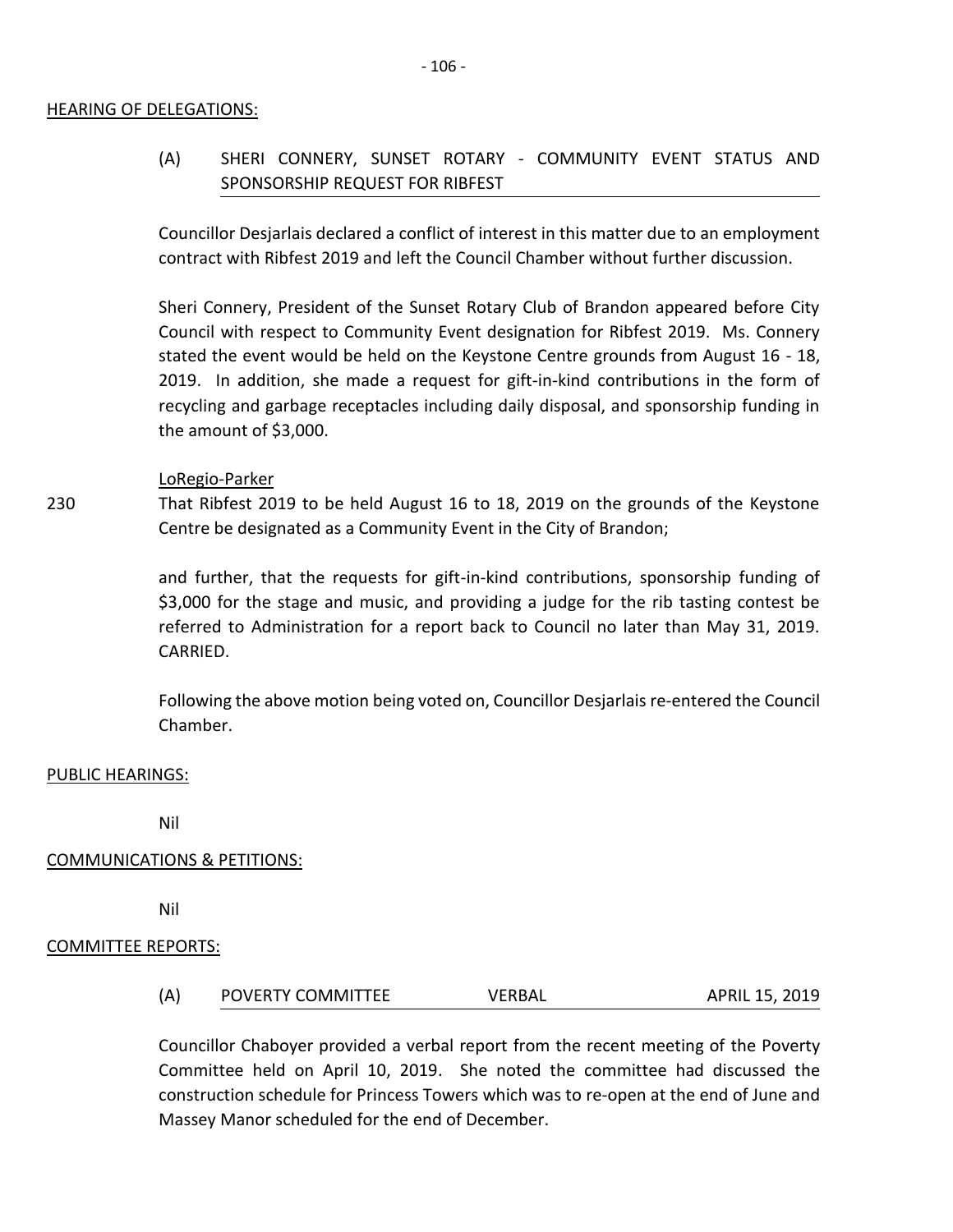In addition, Councillor Chaboyer reported that the committee was planning to host in the Fall, a presentation and discussion in Brandon with two University of Manitoba faculty on basic income for Manitobans'.

She reconfirmed that discussions concerning the Brandon Collaborative with the Age Friendly Committee, Brandon Urban Aboriginal Peoples' Council, and the International institute for Sustainable Development continued in efforts to establish the community data base. In closing, Councillor Chaboyer stated that John Jackson, Executive Director of the Samaritan house had been asked to provide a presentation with respect to the Safe & Warm Shelter at the meeting scheduled in May.

Chaboyer-Luebke

231 That the report of the Poverty Committee be received. CARRIED.

#### ENQUIRIES:

#### (29) BACK LANE MAINTENANCE STRATEGY

Councillor Parker requested an update on the status of the back lane maintenance strategy for both gravel and paved back lanes.

At the request of His Worship the Mayor, the City Manager responded that a committee had met several times to identify issues and brainstorm potential solutions with respect to the development of a back lane maintenance strategy. He confirmed that input from City Council would be sought at the draft stage in late September, with the final version expected to be completed by November 2019. The City Manager further noted that asphalt lanes identified as problematic would be patched as soon as possible and encouraged everyone to report any back lanes requiring maintenance.

#### (30) CONDITION OF STREET IN 00 BLOCK OF 29TH STREET

Councillor Cameron advised that as a result of a lack of curbing, drainage issues had caused mud to build up on the east side of the 00 Block of 29th Street. He enquired if this problem could be addressed as soon as possible.

At the request of His Worship the Mayor, the City Manager responded that the application of gravel and grading of the street was planned for April 16, 2019. He confirmed that this area would be monitored on a regular basis in the future.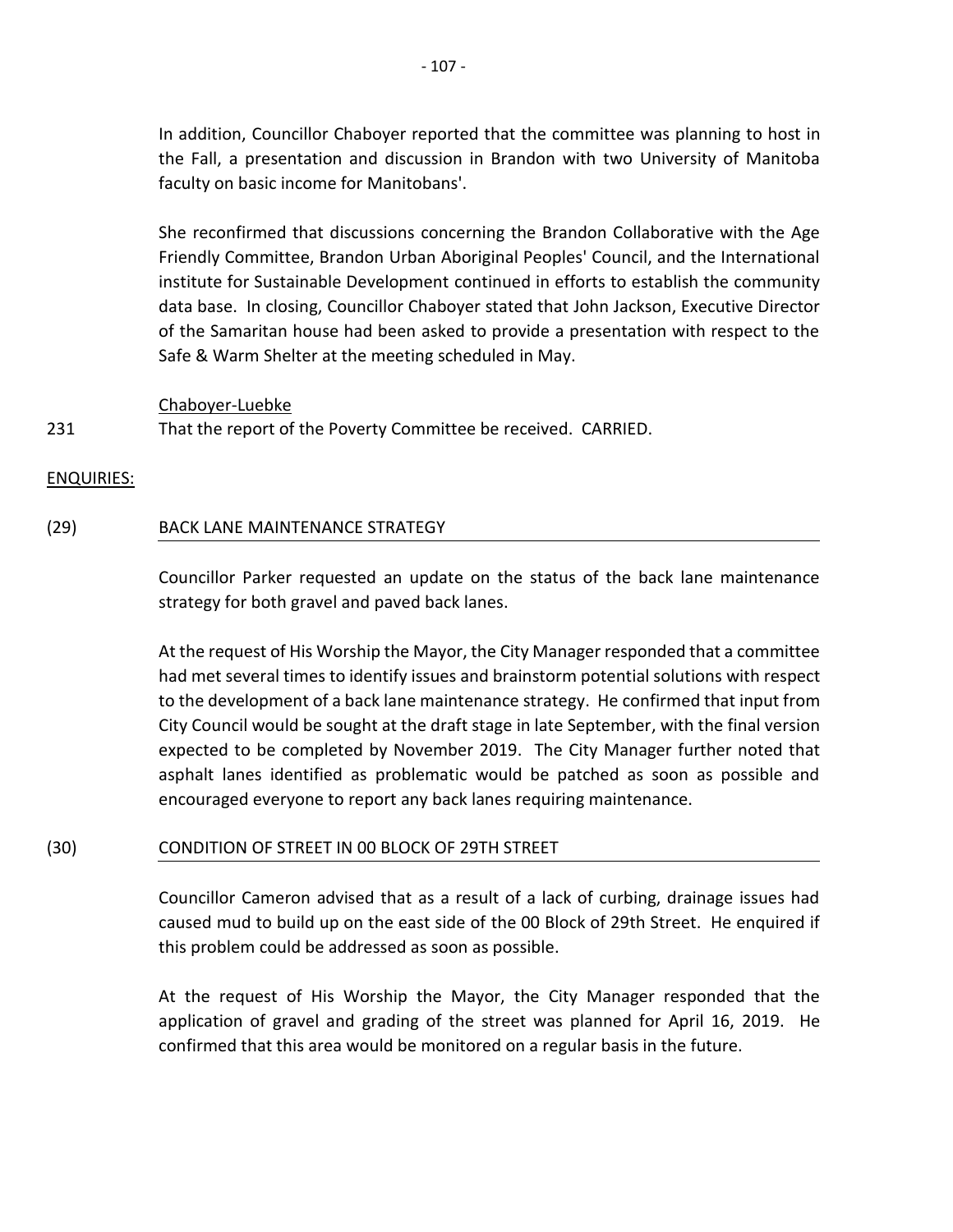## (31) PICK-UP SCHEDULE FOR GREEN BINS AND DELIVERY OF YARD WASTE BINS

Councillor Berry enquired when the regular pick-up of residential green bins was expected to start. He further enquired when the yard waste bins would be placed at the drop off points throughout the City of Brandon.

At the request of His Worship the Mayor, the City Manager stated that the collection of residential green bins was expected to start on April 30, 2019. The City Manager advised that the yard waste bins had been placed at the recycling depots located at 1st Street and Richmond Avenue, the Sportsplex, Westridge Community Centre, Rideau Park and 34th Street and Victoria Avenue last week.

#### (32) 2019 GAS TAX FUNDING

Councillor Berry referred to a recent announcement by the Government of Canada with respect to an increase in the Gas Tax funds distributed to Manitoba municipalities. He requested further information on the expected amount of the funds, timeframe for receipt of same, and any restrictions placed on how the funds were to be spent. Councillor Berry also enquired if any new projects were planned with the additional funds.

At the request of His Worship the Mayor, the City Manager responded that a media release had been issued by the Federal Government in March, followed by a similar member advisory from the Association of Manitoba Municipalities in April that Manitoba municipalities were expected to receive a one-time doubling of their normal Gas Tax allocation in 2019. He advised that the City of Brandon had not yet received any formal notice from the Federal Government on the amount, timelines or restrictions. Mr. Sage confirmed that the allocation in 2018 was \$3,050,089 with no plans in place with respect to how the additional funds may be purposed. The City Manager stated that it was anticipated that this issue would be discussed at Council's upcoming Strategic Planning Session. Mr. Sage noted that because these funds were not included in the 2019 City of Brandon Budget, City Council approval would be required for any project to be funded by this new revenue.

# (33) PARKING ISSUES - 2ND STREET AND MCTAVISH AVENUE

Councillor Luebke advised that he had received complaints from residents in the area of 2<sup>nd</sup> Street and McTavish Avenue with respect to daytime parking on the street. He advised that non-residents were occupying spots daily on the street which caused congestion and left no parking available for the residents themselves. Councillor Luebke enquired if potential solutions to this problem could be explored.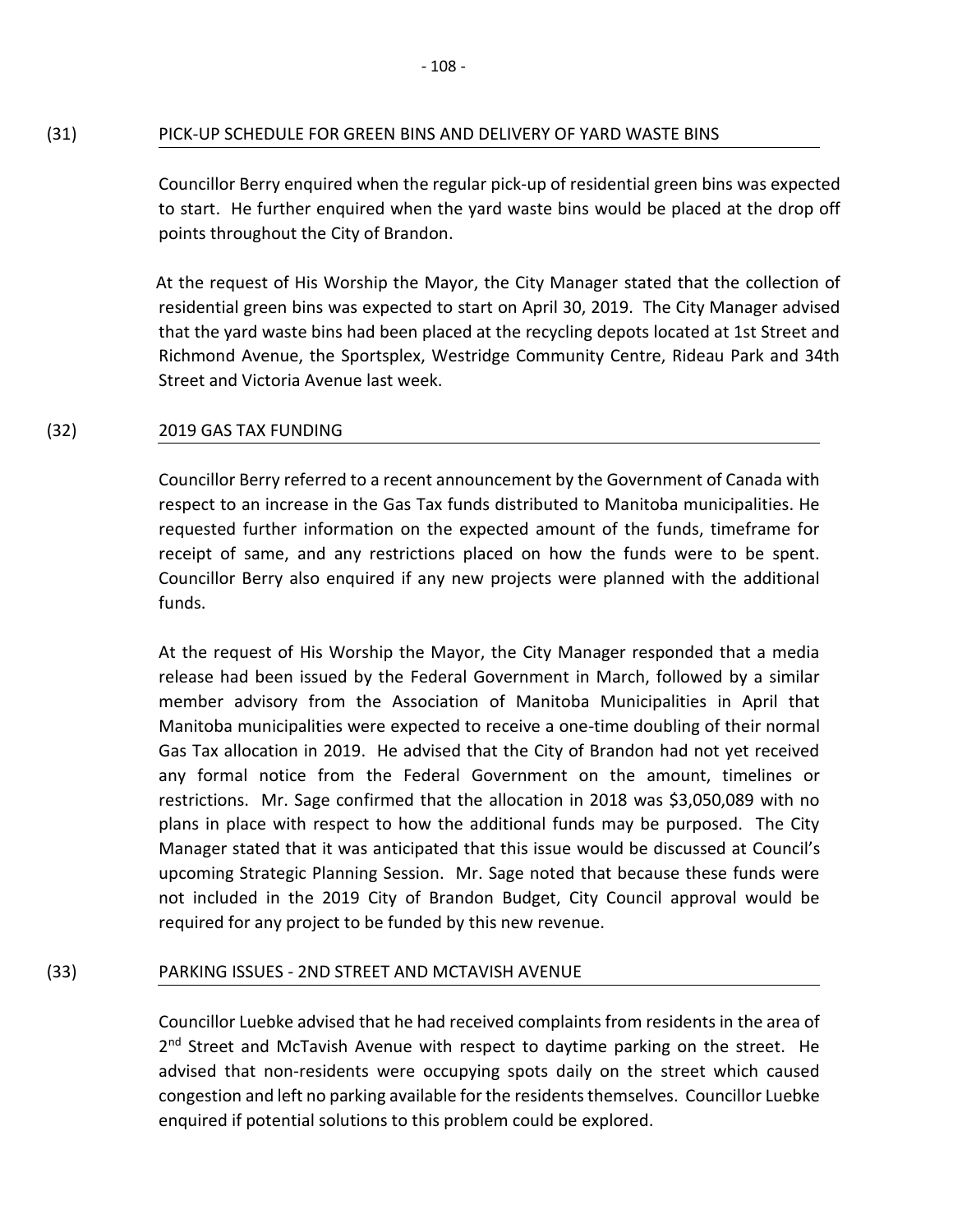At the request of His Worship the Mayor, the City Manager responded that the Engineering Department had received a written request from a resident of the 500 block of 2<sup>nd</sup> Street that the availability of daytime parking in the area be investigated. He confirmed that the resident was advised that an assessment of the area would be conducted upon receipt of a petition from 100 per cent of the property owners on the affected street.

Mr. Sage noted that, in the meantime, the posted signage in the area would be looked at to ensure adequate sightlines were being maintained. The City Manager agreed to have a follow-up report provided to City Council on the resolution of this issue.

# (34) POLICY ON STANDARDS OF CONTRACTED CONSTRUCTION WORK

Councillor LoRegio referred to the issues with the construction work on 26<sup>th</sup> Street and enquired as to the City of Brandon's policy with respect to the standards for contracted work.

At the request of His Worship the Mayor, the City Manager responded that all contracted work was to be completed to City of Brandon standards with a guaranteed warrantee that if those standards were not met, the contractor was required to fix the problems and no projects were signed off on by the city until all standards were met. He noted that, with respect to 26<sup>th</sup> Street specifically, the work was not completed in the fall resulting in further issues having developed over the winter months.

# ANNOUNCEMENTS:

# WILL WEEK - FREE ESTATE PLANNING SEMINAR

Councillor Chaboyer, on behalf of the Age Friendly Committee, announced that as part of Will Week April 22-27, 2019, two Estate Planning Seminars were planned for Brandon. She advised that the free seminars were a collaboration of the City of Brandon, the Alzheimer's Society and the Brandon & Area Community Foundation and would include presentations from the lawyers of Meighen Haddad LLP and Patersons LLP. Participants were required to preregister by calling (204) 571-0529 by Monday, April 22, 2019. The first seminar would be held April 23, 2019 at 6:30 p.m. in the Cultural Resource Centre, 638 Princess Avenue followed by a second seminar April 24, 2019 at 2:00 p.m. at the Brandon Courthouse, 1104 Princess Avenue.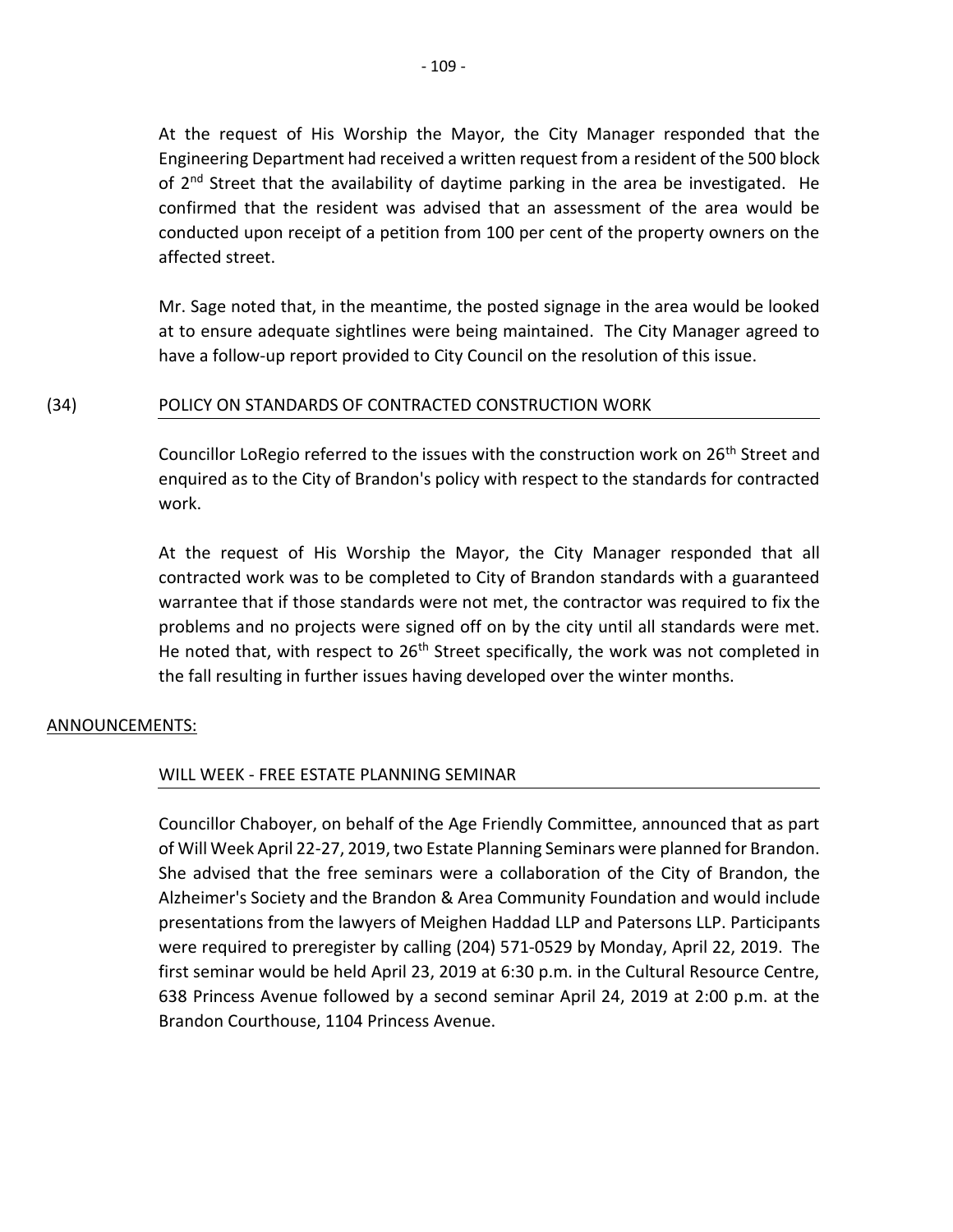### BRANDON CAREER SYMPOSIUM

Councillor Cameron announced that Brandon Career Symposium was currently taking place at the Keystone Centre from April  $15 - 17$ , 2019. He advised that the Symposium was open to the public and encouraged everyone to drop in and visit the over 100 displays in the Manitoba Room and UCT Pavillion.

# HONOURING THE GOOD ROAD GALA AND OUR JOURNEY: STUDENT SUCCESS CELEBRATION

Councillor Desjarlais announced that tickets were going on sale April 16, 2019 for the Honouring the Good Road Gala to celebrate people in the community who live by the seven sacred teachings, are role models to youth, and who walk the "good road". He advised that the Gala, taking place May 23, 2019 at 6:00 p.m. at the Keystone Centre, was a red-carpet evening with a limited amount of tickets available and encouraged everyone to get their tickets early.

Councillor Desjarlais also announced that Assiniboine Community College, Brandon University, the Brandon School Division and the Sioux Valley High School were holding the first ever Our Journey: Celebrating Indigenous Student Success starting at 11:00 a.m. on May 23, 2019 on the grounds of the Keystone Centre. He noted that the event was planned as a celebration to highlight the success of Indigenous students with dancing, drumming and a free feast at 5:00 p.m. Councillor Desjarlais invited everyone to come out to this free event.

# JOINT WARD MEETING - ROSSER, SOUTH CENTRE, GREEN ACRES AND RIVERVIEW WARDS

Councillor Luebke announced that a joint meeting for the Rosser, South Centre, Green Acres and Riverview Wards would take place May 13, 2019 at 7:00 p.m. in the Cultural Resources Centre, A.R. McDiarmid Complex, 638 Princess Avenue and invited everyone to attend.

# GENERAL BUSINESS:

# (A) FOOD TRUCK WARZ BUSINESS LICENSE

City Council considered a report from the City Treasurer dated April 2, 2019 with respect to the above.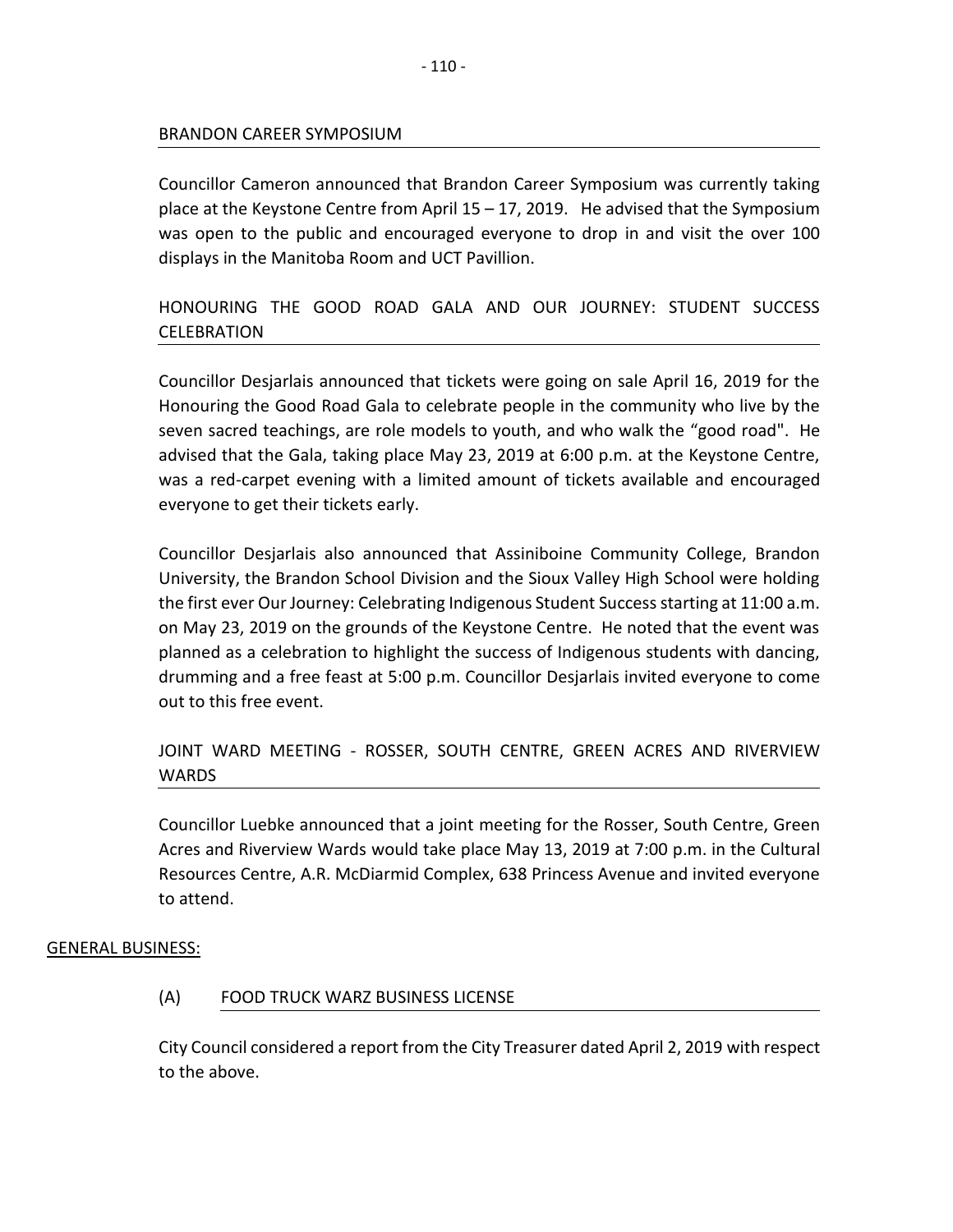## Berry-Brown

232 That the request to waive licensing fees for all food trucks involved in the 2019 Food Truck Warz event be denied. CARRIED.

# (B) TENDERING AND PROCUREMENT POLICY

Submitted for consideration was a report from the Finance Department dated April 4, 2019 with respect to the above.

# Fawcett-LoRegio

That the Tendering & Procurement Policy #1010 be amended by deleting Section 5 and Related Items and substituting the following therefor:

# "Section 5 (Advertising Bid Opportunities)

Publicly advertised Bid opportunities will be posted on the City's Procurement Services website [https://purchasing.brandon.ca.](https://purchasing.brandon.ca/) If the budgeted amount of the project is equal to or greater than \$50,000 the item will be advertised on MERX www.merx.com in accordance with the Canadian Free Trade Agreement (CFTA) Article 504 – 3.(b) and the New West Partnership Trade Agreement (NWPTA) Article 14(c). Budgeted items less than \$50,000 may still be advertised on MERX at the discretion of the Procurement Manager."

"Related Items:

- The Municipal Act, C.C.S.M. c. M225
- Freedom of Information and Protection of Privacy Act, C.C.S.M. c. F175
- The Workplace Safety and Health Act, C.C.S.M. c.W210
- Canadian Free Trade Agreement (CFTA) Article 504 3.(b)
- New West Partnership Trade Agreement (NWPTA) Article 14 (c)
- Business Licensing By-law No. 6009" CARRIED.
- (C) TENDER EASTVIEW LANDFILL SCALE, SCALE BUILDING AND HOUSEHOLD HAZARDOUS WASTE BUILDING

Considered was a report from the Public Works Department dated April 2, 2019 with respect to the above.

# Chaboyer-Parker

That the low bid submitted by Jacobson Commercial Ltd for the construction of a new inbound scale, scale building and HHW (household hazardous waste) building, at the Eastview Landfill site, as per the tender and specifications at a cost of \$996,251.00 (net of GST) be accepted;

233

234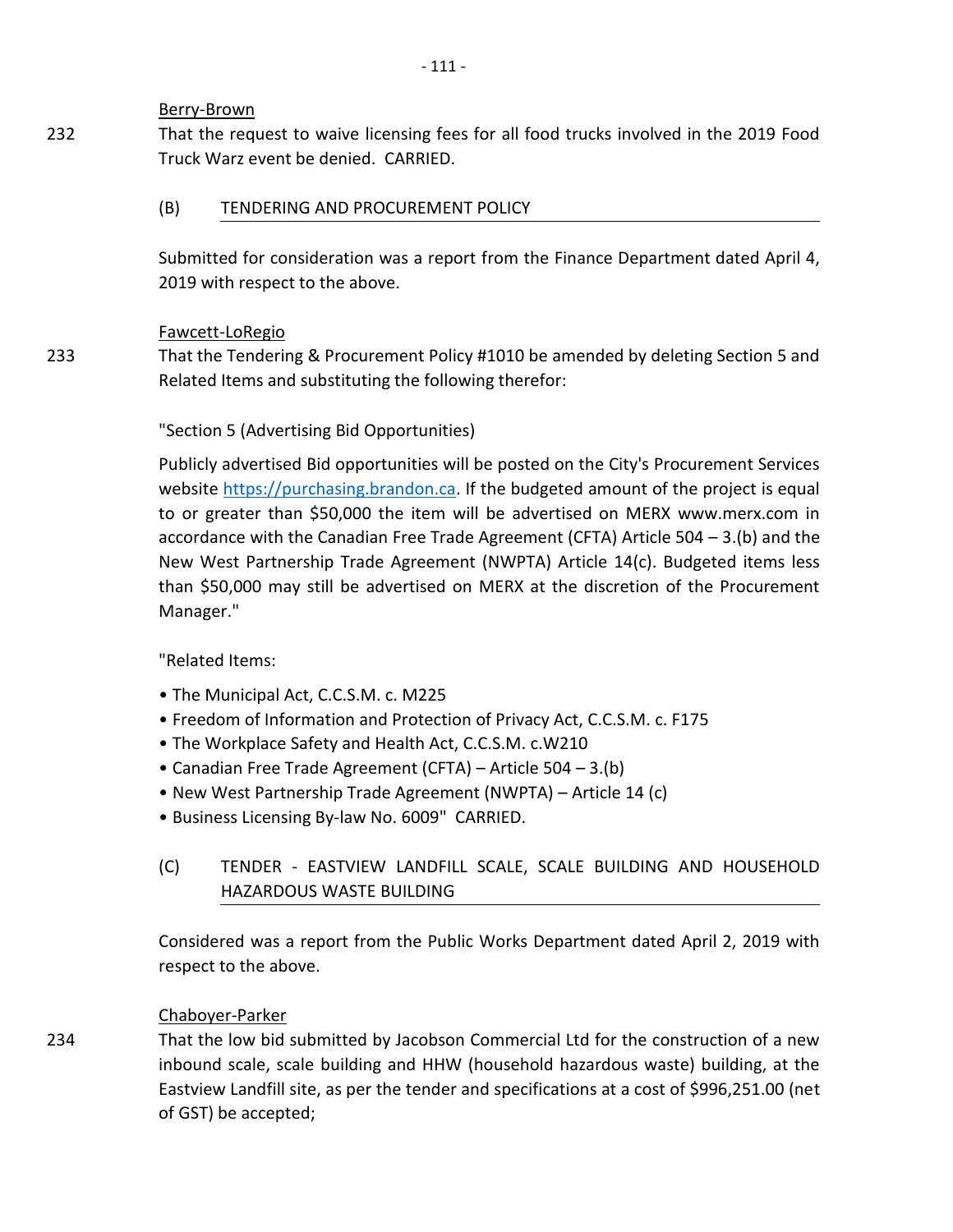and further, that the additional funding requirement of \$280,000.00 be expended from the Disposal Site Reserve. CARRIED.

# (D) TENDER - KIRKCALDY LIFT STATION FORCEMAIN

City Council considered a report from Engineering Services dated April 10, 2019 with respect to the above.

# 235 Fawcett-Cameron

That the bid from Accurate HD Ltd. to carry out Kirkcaldy Forcemain as per tender and specifications at a cost of \$6,581,738.00 (net of GST) be accepted and that the additional funding requirement of \$647,210 be expended from the Water Distribution Reserve. CARRIED.

### BY-LAWS:

236

237

NO. 7225 TO AMEND BRANDON URBAN ABORIGINAL PEOPLES' COUNCIL BY-LAW NO. 6988 – MEMBERSHIP

> Considered was a report from the Legislative Services Department dated April 2, 2019 with respect to the above.

# Desjarlais-Luebke

That By-law No. 7225 to amend the Brandon Urban Aboriginal Peoples' Council By-law No. 6988 be amended by:

- 1. (a) deleting in Section 2.(b)(1) the word "Aboriginal" and substituting the word "Indigenous";
	- (b) deleting in Sections 4.(a), 4.(a)(1), 4l(a)(2), 4.(a)(4) and 4.(a)(5) the words "Aboriginal people" and substituting therefor the words "Indigenous people";
	- (c) deleting in Section 5.(a)(10) the words "who shall be" and substituting therefor the words "with preference given to" and deleting the word "Aboriginal" and substituting therefor the word "Indigenous"; and
	- (d) deleting in Section 5.(a)(10)(i) and 5.(a)(10)(ii) the word "shall" and substituting the word "may". CARRIED.

# Desjarlais-Luebke

That By-law No. 7225, as amended, be read a third and final time. CARRIED.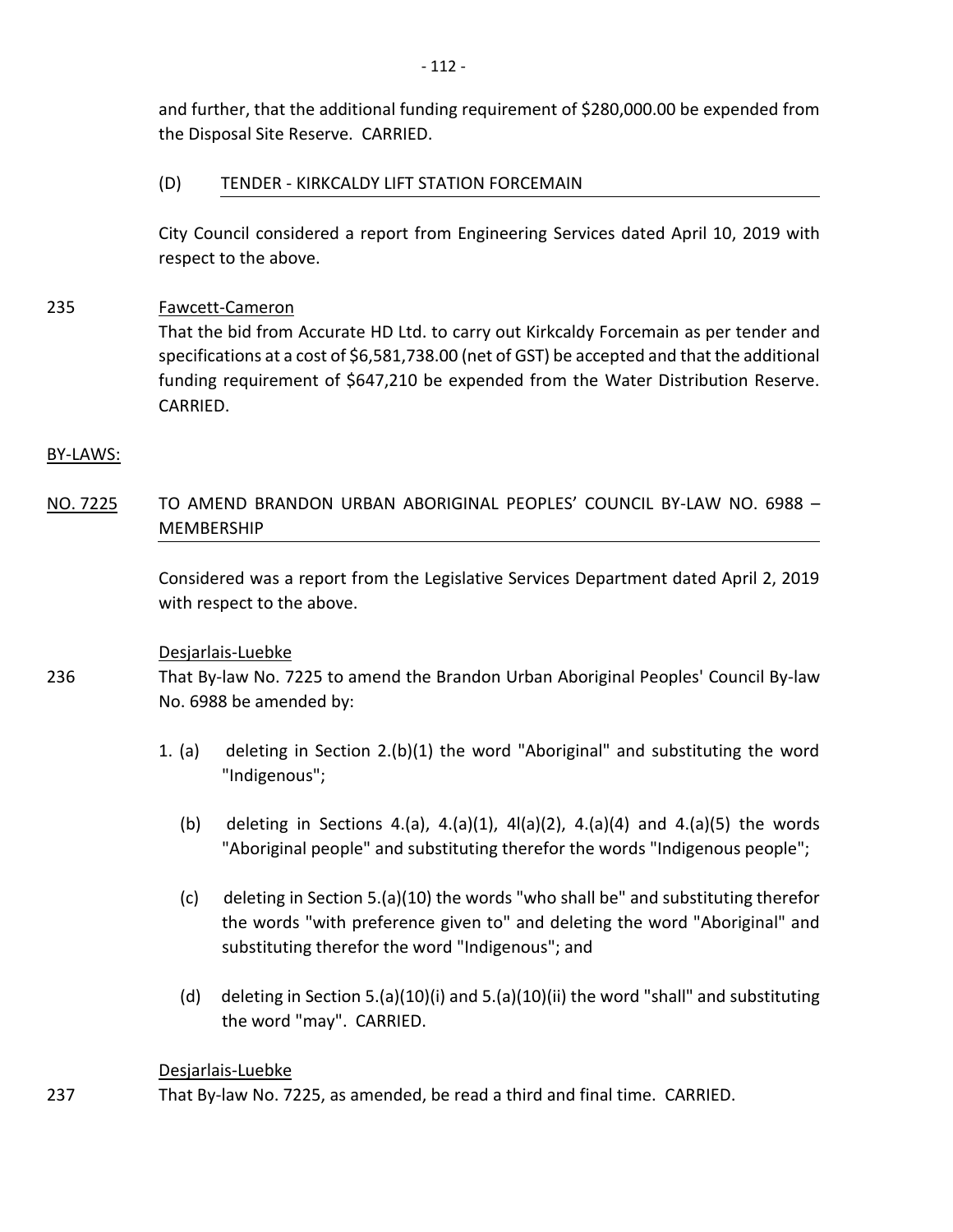In accordance with Section 137 of The Municipal Act, a recorded vote was taken on the motion to give By-law No. 7225 third reading.

| FOR                               | AGAINST |
|-----------------------------------|---------|
| <b>Mayor Rick Chrest</b>          | Nil     |
| <b>Councillor Shawn Berry</b>     |         |
| Councillor Ron W. Brown           |         |
| <b>Councillor Shaun Cameron</b>   |         |
| Councillor Jan Chaboyer           |         |
| <b>Councillor Barry Cullen</b>    |         |
| <b>Councillor Kris Desjarlais</b> |         |
| <b>Councillor Jeff Fawcett</b>    |         |
| Councillor John LoRegio           |         |
| <b>Councillor Bruce Luebke</b>    |         |
| Councillor Glen Parker            |         |
|                                   |         |

# NO. 7233 2019 TAX LEVY BY-LAW

Submitted for consideration was a report from the Director of Finance dated March 18, 2019 with respect to the above.

#### Fawcett-LoRegio

That By-law No. 7233 to impose and levy property taxes for the fiscal year 2019 be read a second time. CARRIED.

#### Fawcett-LoRegio

239 That the by-law be read a third and final time. CARRIED.

> In accordance with Section 137 of The Municipal Act, a recorded vote was taken on the motion to give By-law No. 7233 third reading.

238

# FOR AGAINST

Mayor Rick Chrest Councillor Shawn Berry Councillor Ron W. Brown Councillor Shaun Cameron Councillor Jan Chaboyer Councillor Barry Cullen Councillor Kris Desjarlais Councillor Jeff Fawcett Councillor John LoRegio Councillor Bruce Luebke Councillor Glen Parker Nil